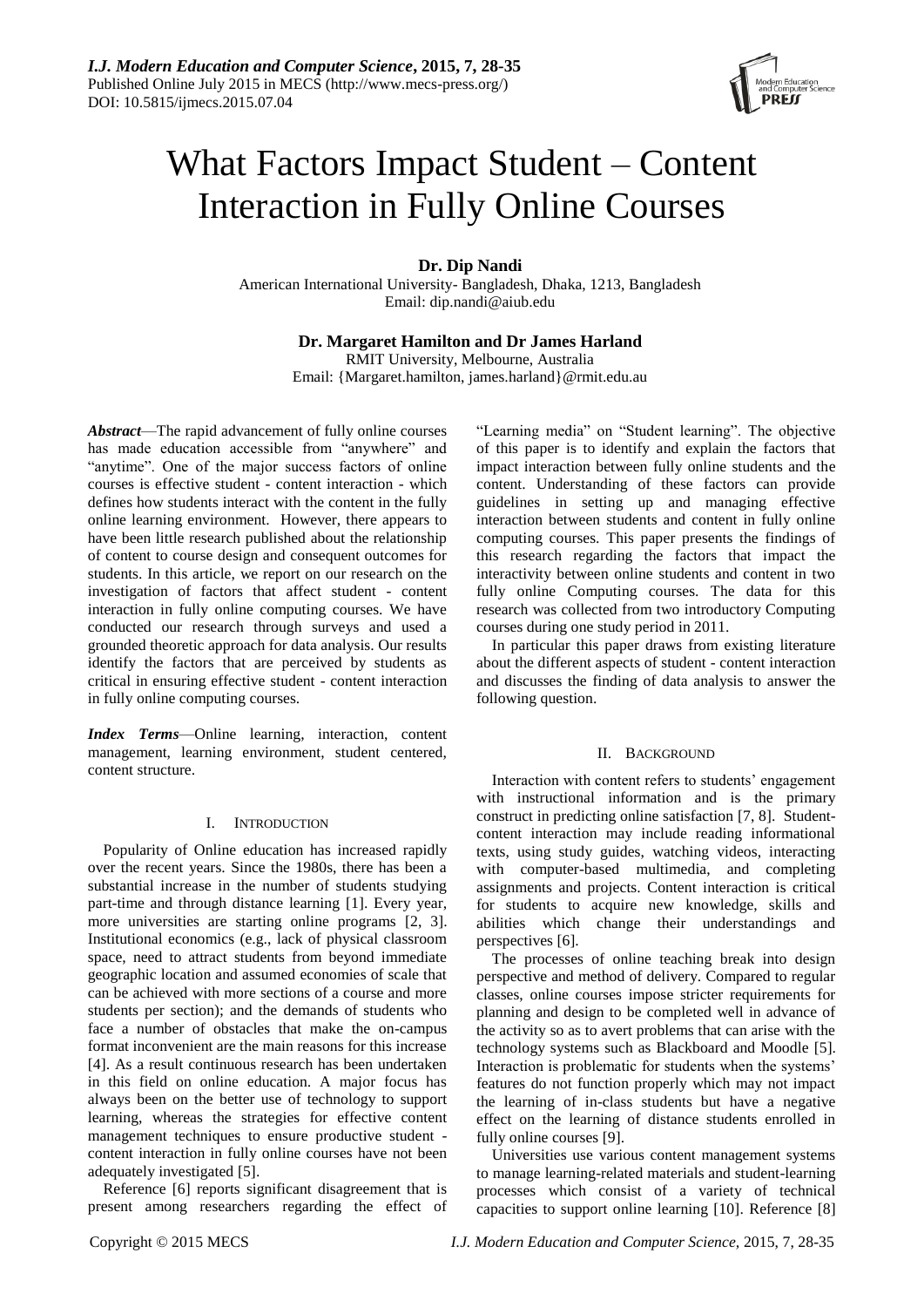state that a well-designed content management system can help enhance student - content interaction by providing various facilities such as study guides and links to other educational systems to better engage students in the learning content. Reference [11] state that a wellorganized and content-rich design can assist studentcontent interaction. Reference [12] state that lack of student - content interaction is a major weakness in current learning management systems. Reference [13] explain that since learning management systems initially emerged as document repositories, interactive learning support is not being reached as expected as it was not utilized up to full potential. Reference [9] state that course management systems should be flexible enough to provide better quality and student-centered education.

Researchers agree that it is challenging to accomplish the perfect student – content interaction [14]. Additionally, the role of the teacher changes to an organizer rather than information deliverer [15]. Identification of the factors that can provide guideline for "well-designed" and "well-organized" course management systems is essential for ensuring effective student-content interaction. There appears to have been little research published about the relationship of content to course design and consequent outcomes for students [5]. Fully online systems should provide a typically student-centred environment; hence research needs to be carried out of find out what critical criteria need to be considered for designing effective student – content interaction that suits the needs of the students.

#### III. RESEARCH METHODOLOGY

There is evidence for the value of accommodating student preferences in course design and further research is needed into how student preferences align with various aspects of course design [5]. This investigation enables us to identify and incorporate these student preferences.

In order to conduct the research two fully online introductory Computing courses were chosen from Open Universities Australia [\(www.open.edu.au\)](http://www.open.edu.au/). One of them is an Introduction to Programming course and the other is an Introduction to IT course.

Both courses were conducted in a fully online environment with no face-to-face classes. An overview of the courses is presented in Table 1. During this study period, one (same) instructor was in charge of both the courses. The instructor was assisted by a number of tutors. All the course materials were uploaded into Blackboard before the start of the study periods. Weekly synchronous chat sessions were organized by the instructor or tutors to discuss the study material for that week. These chat sessions were organized via Elluminate, a synchronous discussion tool with text, audio and video facilities which works in conjunction with Blackboard storing the recorded sessions.

Table 1. Overview of the fully online courses and their cohorts

| Course                                                   | Introduction to<br>Information<br>Technology (IT)                                                       | Introduction to<br>Programming (IP)      |  |
|----------------------------------------------------------|---------------------------------------------------------------------------------------------------------|------------------------------------------|--|
| <b>Study Period</b>                                      | June<br>August,<br>2011                                                                                 | June – August<br>2011                    |  |
| Number of Students                                       | 250                                                                                                     | 180                                      |  |
| Number of Tutors<br>(apart from the<br>instructor)       | 2                                                                                                       | $\overline{c}$                           |  |
| Ratio of Students to<br>Instructor (+Tutor)<br>(approx.) | 83:1                                                                                                    | 60:1                                     |  |
| Assignments<br>Released                                  | Periodically (2)                                                                                        | Periodically (3)                         |  |
| Pass Rate                                                | 51%                                                                                                     | 48%                                      |  |
| <b>Students Enrolled</b><br>From                         | <b>Bachelor</b><br>of<br>Technology,<br><b>Business</b><br>IT.<br>Indigenous Studies<br>and Accountancy | of<br><b>Bachelor</b><br>Technology only |  |

Both the courses had online discussion forums where students were encouraged to participate and interact with each other. Several threads were created by the instructor in the study period to allow students to communicate via the online media. The threads were "Welcome and Introduction", "General Discussion", "Group Discussion forums", "Feedback" and "Assignment and Exam Discussion" were moderated by the instructor and the "Group Discussion" was also moderated by the tutors. On average, the instructor and tutors checked the discussion boards and responded once daily throughout the study period.

An important dimension of research is whether it is quantitative or qualitative for both data collection and analysis. Some researchers believe that qualitative and quantitative research can be effectively combined in the same research project [16, 17]. By combining both methods, advantages of each methodology complement each other and make a stronger research design which results in valid and reliable findings [18]. Our research design was influenced by this concept of mixed method research and we designed a survey with both kinds of questions, see Appendix A. Hence we have applied a combination of quantitative and qualitative approaches with most emphasis on the qualitative approach.

With ethics approval, data was collected from the two cohorts of students through surveys throughout the study period starting from June 2011 till August 2011. Through qualitative data analysis of the survey responses, we attempted to uncover all the criteria which provided a clear representation regarding what the participants considered to be essential factors for setting up effective content management strategies.

The open ended responses in the survey were processed using the grounded theoretic approach [19] i.e. open, axial and selective coding [20]. All the responses were loaded into NVivo 8 software for investigation through open, axial and selective coding. The purpose of open coding was to identify the criteria which have emerged within the discussion forums. We identified around 50 criteria by analyzing the data at the end of the open coding phase. Each separate concept in the data was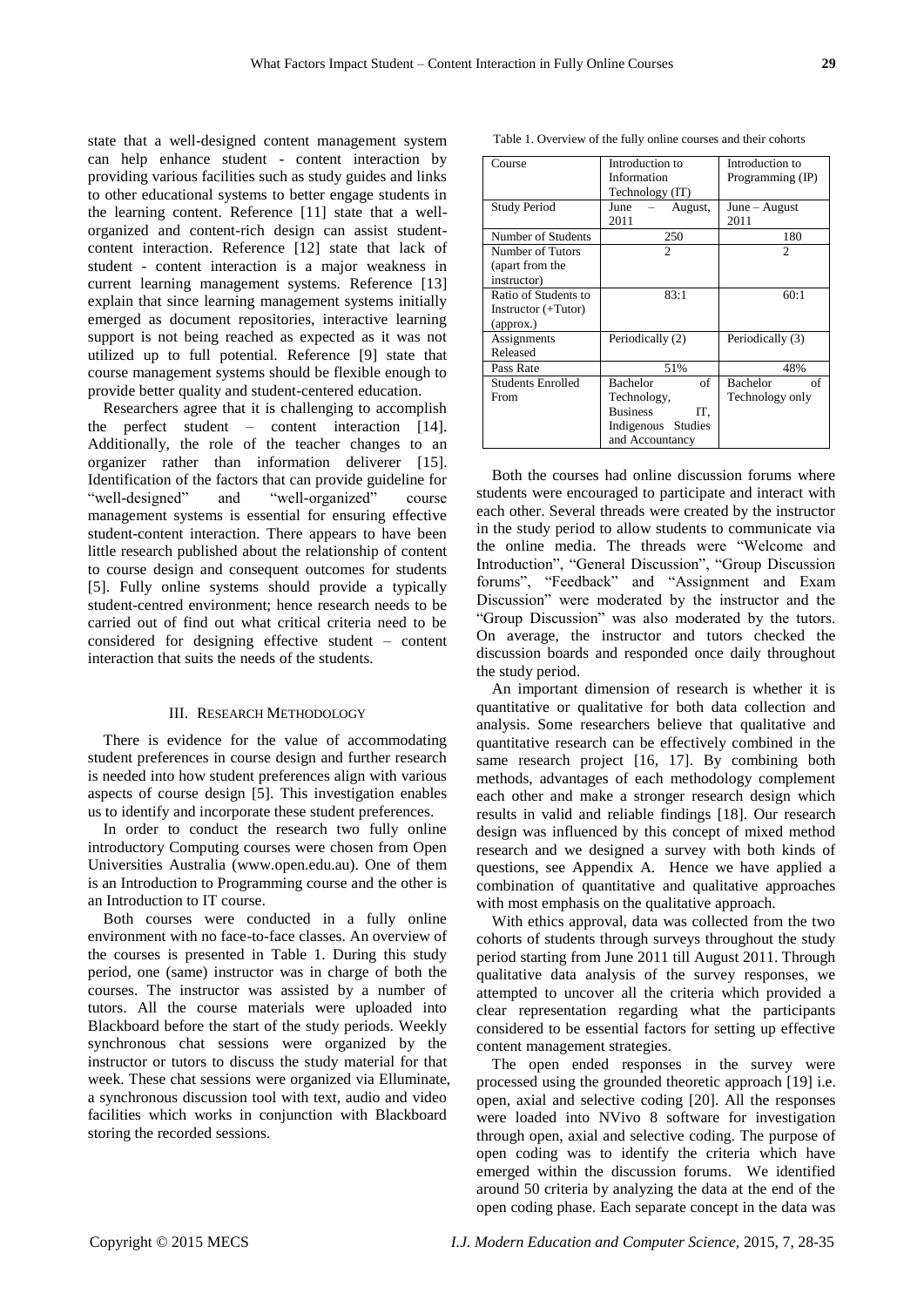labeled and similar ideas were grouped together and relabeled. Following open coding, the next step was axial coding, where the aim was to assemble the coding categories into larger conceptual groupings [21]. Eight major categories emerged through data analysis. Each category consisted of a number of criterion and subcriterion. This process was repeated until no additional categories were identified and all the data had been analyzed.

The third and final coding step was selective coding. The data was re-examined, the prior coding and grouping was revisited and verified or changed as required. This set of emergent criteria is presented in the "Data analysis" section. This is the categorization which we have used to explain what factors need to be considered for effective student - content interaction. Apart from identifying the criteria, we also investigated how many times these criteria were mentioned by the students. This analysis assisted in quantifying student preferences in the two introductory computing courses.

We used triangulation and peer debriefing [22, 23] to ensure the credibility of the findings. The instructor was not a part of the investigation team, which eliminated any chance of bias in this analysis. One researcher analyzed the data, categorized the criteria, and presented the findings to co-researchers through peer debriefing. Inconsistencies and disagreement were discussed and managed through consensus reaching. A complete explanation of the courses and participants are presented to ensure the transferability of the study. The data analysis enabled the extraction of key and relevant information to the research and, as a result, the research question was explored based on the results ascertained.

#### IV. DATA ANALYSIS

A total of 73 students responded to the survey with 46 from the Introduction to IT course and 27 from the Introduction to Programming course. Research shows that around 50-60% students never use the learning management system and hence not active at all in the discussion forums [24] making the effective survey response rate around 38% and 30% respectively for the IT and Programming courses which can be considered above average for fully online students [25]. This number of 73 is well above the suggested sample size for grounded theoretic approach [26, 27, 28]

|  |  |  |  | Table 2. Overview of the survey respondents |
|--|--|--|--|---------------------------------------------|
|--|--|--|--|---------------------------------------------|

| <b>Course</b> | 1st Time<br>Online |                | <b>Study Level</b> |              | <b>Age Group</b> |             |                |                             |
|---------------|--------------------|----------------|--------------------|--------------|------------------|-------------|----------------|-----------------------------|
|               | Yes                | N <sub>0</sub> | Under<br>grad      | Postg<br>rad | $18-$<br>30      | $30-$<br>40 | $40-$<br>50    | 50<br>$\ddot{}$             |
| <b>IT</b>     | 38                 | 8              | 43                 | 3            | 32               | 11          | $\overline{2}$ |                             |
| IP            | 18                 | 9              | 27                 | $\theta$     | 17               | 4           | $\overline{4}$ | $\mathcal{D}_{\mathcal{A}}$ |

From Table 2 we can see that most of the students were undergraduates aged between 18 and 30. As expected, these were the first fully online courses they had ever been enrolled into. Approximately 25 students out of 27 respondents in the Programming course used the online learning management system regularly throughout the course; whereas this number is 35 out of 46 respondents in the IT course.

| <b>Criteria</b>                  | <b>Sub Criteria</b>      | Number of times in the survey<br>(TT) | Number of times in the<br>survey (IP) |
|----------------------------------|--------------------------|---------------------------------------|---------------------------------------|
| Structure                        | Organization             | 23                                    | 21                                    |
|                                  | Usability                | 35                                    | 24                                    |
|                                  | Navigation               | 21                                    | 24                                    |
|                                  | Information              | $\overline{4}$                        | 4                                     |
| Course Management                | <b>Early Release</b>     | 30                                    | $\overline{7}$                        |
|                                  | Periodic Release         | 15                                    | 11                                    |
| <b>Discussion Areas Accessed</b> | Assignment Forums        | 14                                    | 14                                    |
|                                  | <b>General Forums</b>    | 3                                     | 8                                     |
|                                  | <b>Group Forums</b>      | $\tau$                                | $\overline{4}$                        |
| <b>Discussion Areas Posted</b>   | <b>Assignment Forums</b> | 6                                     | $\overline{4}$                        |
|                                  | <b>General Forums</b>    | 8                                     | 12                                    |
|                                  | Group Forums             | 4                                     |                                       |
| Preferred Method for             | Synchronous              | 21                                    | 5                                     |
| Communication                    | Asynchronous             | 15                                    | 13                                    |
| Type of Preferred Book           | E-Books                  | 15                                    | 11                                    |
|                                  | Paper Books              | 5                                     | $\overline{2}$                        |
| <b>Community Building</b>        |                          | 18                                    | 15                                    |
| <b>Task Distribution</b>         |                          | 17                                    | 10                                    |

Table 3. Criteria emergent from the survey and number of times they appeared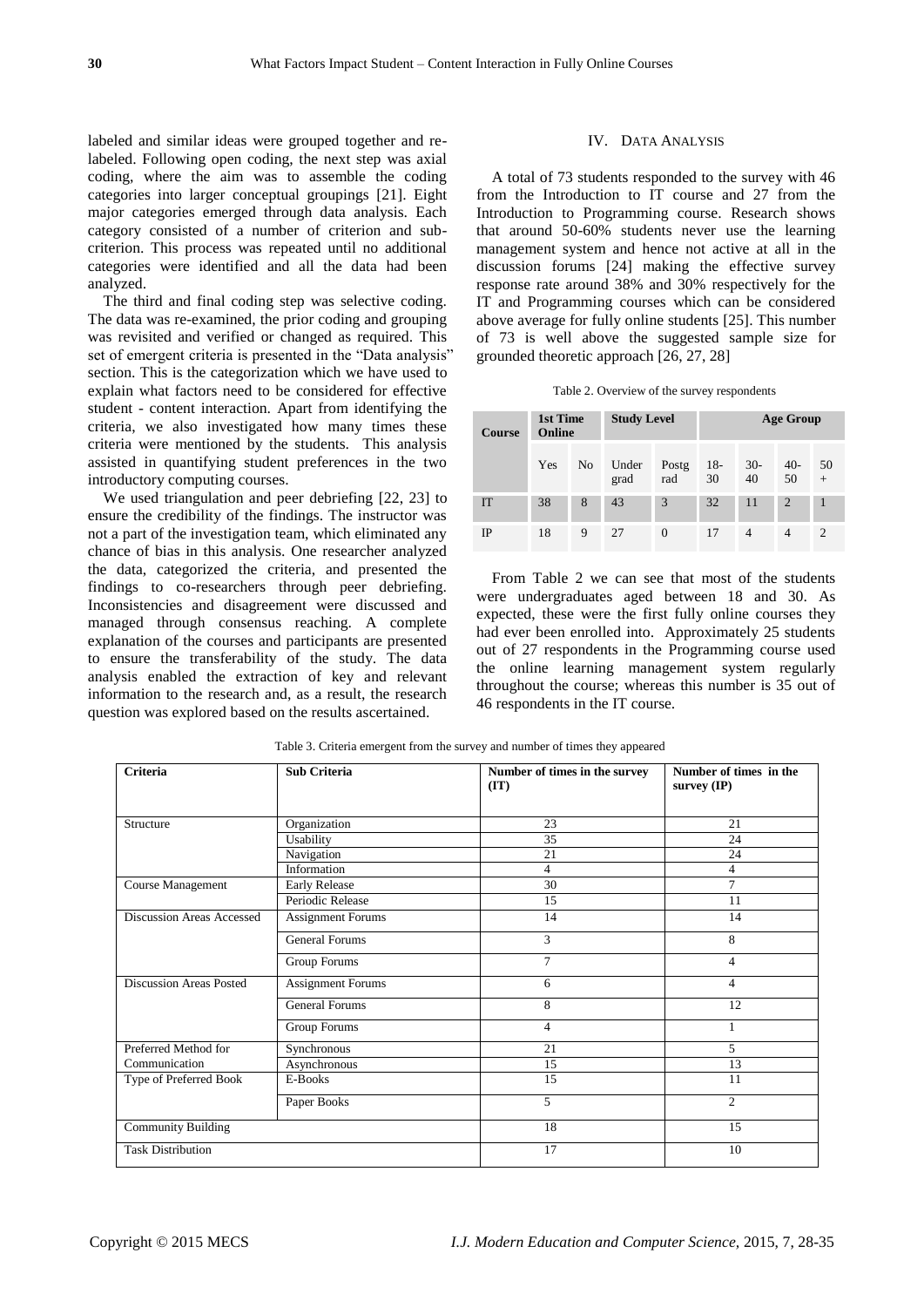Table 3 presents the criteria that emerged from applying open, axial and selective coding to the survey responses. The number of times each criterion appeared from both Introduction to IT and Introduction to Programming courses has been charted. Eight main criteria were derived through data analyses which were considered as most important to ensure effective student content interaction in these fully online courses.

Survey respondents pointed out the flaws in the current content management system and also suggested ways though which effective student - content interaction can be ensured. Along with pointing out the flaws, students also placed their suggestions on how both content and content area should be managed. Through the analysis of flaws and suggestions put forward by the students, we have intended to identify a set of criteria and guidelines to ensure effective student - content interaction in fully only online courses. The findings from the survey analysis i.e. the criteria and sub-criteria are presented below.

## *A. Structure*

Almost all the survey respondents emphasized the importance of proper content management structure. Poorly structured content management creates confusion and unsatisfactory learning experience.

We have divided this criterion into four categories; they are Organization, Usability, Navigation and Information. These sub-criteria are discussed below.

Organization: Organization of the content was termed as one of the most important factors in ensuring that students can have a smooth interaction with the content. This criterion was mentioned 23 and 21 times respectively in IT and IP. Most of the students felt that the current method of content organization is old, antiquated and should be revolutionized to make it more contemporary. They feel that current organization method makes it complicated and as a result creates difficulty into their efforts to learn.

Students suggested that organization of the content should be modernized and hence the examples from the social networking sites can be followed. Discussion threads should be properly managed and restricted to week by week and topic by topic. There should only be as many threads as required which should be organized in such a way that newly created threads or newly posted messages are easy to find.

Students mentioned that initially in the first few weeks of the courses, it was manageable to access the content through the current structure. After a few weeks into the course with huge numbers of new threads being created and new messages being posted, it got challenging for the students. Following the above mentioned steps should make it easier for the students to access and use the content throughout the courses.

Usability: Usability of the system to access the content was considered as the most important criteria for student - content interaction. Students mentioned about this criterion in their responses 35 times in IT and 24 times in IP. Students felt that the current system was not user

friendly for accessing content and was one of the main reasons for their learning dissatisfaction. Students had to struggle to cope with the system to access almost every bit of content in the courses. This phenomenon of dissatisfaction was evident with all the IT students, while few of the IP students found the system to be user friendly.

Students suggested some features to improve the usability which were again mainly influenced by the social networking sites. Suggestions included using thread subscription, adding features such as notifications when their queries get responded, less number of threads, easier way to create and respond to quires in threads and flexible way to download content.

Adding the above mentioned features would make the system more user-friendly and hence students will be able to access content with less difficulty.

Navigation: Navigation refers to browsing through the learning management system in order to access the different content in the courses. Survey respondents pointed out to this criterion as very important while designing student - content interaction. This criterion was mentioned on 21 instances by IT students and 24 instances by IP students. Students felt that the navigation through the system to access content was not easy to handle and hence they struggled to browse through content. Students mainly went through the different threads and downloaded recorded tutorial sessions and offline study material. It took time for them to get familiarized with the system because of the distribution of links and tabs within the environment.

Students suggested that links can merged together to improve the distribution of links and tabs within the environment. An overhaul of the system is suggested with less number of links and tabs to browse through which should improve the navigation experience of the students.

Information: Students mentioned that there were lack of information regarding the use of different links, tabs and threads to access the content. Because of the lack of proper information, it took a while for the students to access the content and as a result fell behind on their study. This criterion was mentioned 4 times by students from both the courses. There were two types of information termed as important by the students; one was related to how to solve assignments such as what are the different criteria to solve in the assignment, how to handle specific issues, which concept to use and which not to and how to submit solved assignments. The other was related to navigation such as which link does what, what information can be found under what tab and how to find out about course administrative issues.

Students suggested that more clearly customized information is required for a better learning experience. Threads can be marked up by the instructors with information about their functionality and separate tutorial sessions can be arranged to provide students information about navigating and accessing the content.

Administrative guidelines and information can be placed in separate threads and pointed out clearly so that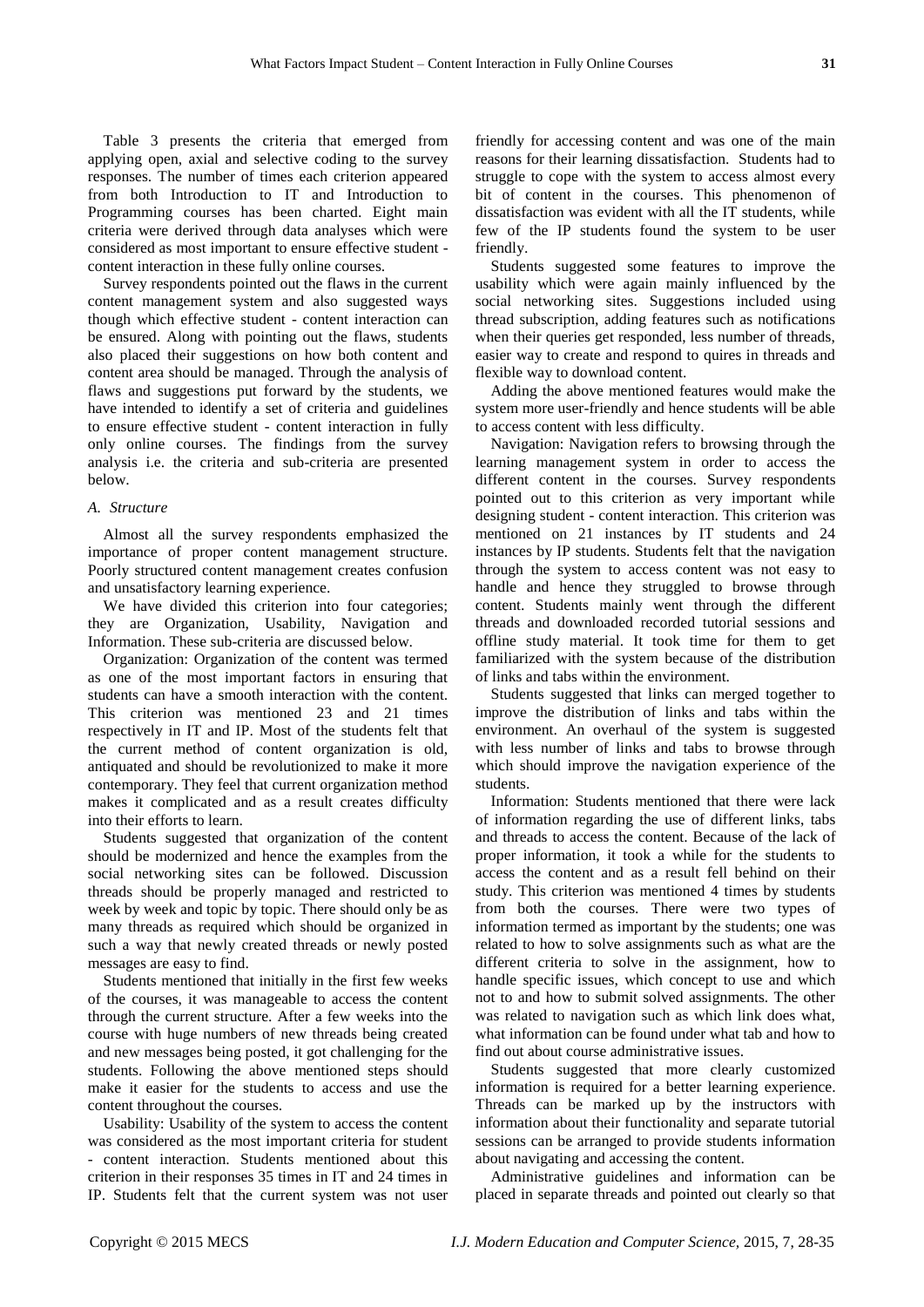students can access it easily throughout the duration of the courses. As fully online students, their only media of accessing information is via the learning management system; hence detailed information should be provided to them in a structured manner.

## *B. Course Management*

The way courses are managed has a strong impact on student content interaction. The main two factors that impact course management are the assessment and course notes and when to release them. Around 65% of the survey respondents in the IT course voted for early release whereas this number is only 26% for IP students. Most IP students (around 41%) wanted the assignments to be released periodically and not early. These differences are discussed below.

Assessment: Most of IT students (65%) and few IP students (26%) felt that assignments should be released early in the course altogether. Students felt that releasing the assignments early, provides them with the opportunity to start working with them form the very beginning. It gives them enough time to plan their workload ahead as most of the fully online students have full time work and family commitments to take care.

On the contrary most of the IP students (41%) felt than assignments should be released periodically. It allows them to learn the concepts first and then attempt the assignments. It also prevents them from rushing to assignments before going through the study material and has better understanding of what is expected in the assignment.

Course Notes: It was anonymously agreed that all course notes should be released altogether early in the course. This would allow students to self-pace their study and plan for the semester well in advance along with their work and family commitments. Clear directions are expected from the instructors on what to cover in which week and when assessments are due to handed. No survey respondent was in favour of periodical release of course material.

## *C. Areas Accessed*

The mostly accessed discussion areas were the assignment forums in both the courses. Almost 30% students in the IT course and 52% in the IP course responded that they mainly access the assignment forums as assignment related questions were discussed there. It allowed them to clarify the requirements for the assignments and get directions on solving the problems.

Only 7% students in the IT course and 30% in the IP course mainly accessed the general discussion forums. Reasons for accessing these forums include; able to discuss with all the students in the course, greater student participation in these forums and able to discuss general concepts and queries.

Around 15% students in both the courses accessed the group discussion forums regularly. These forums allowed them to discuss weekly study materials within a small group and the tutors. This analysis provides us with a clear view about discussion areas that are most accessed by students and the reasons for doing so.

## *D. Areas Posted*

Unlike assignment forums which see most number of accesses, general discussion forum saw most number of posts from the students. Around 17% students in the IT course and 44% in the IP course responded that they preferred to participate and post mostly in the general discussion forum as it was accessible by all the students in the courses. Hence questions were responded quickly and directly unlike the assignment forums, where direct answers are no permitted.

Around 13% and 15% students in the IT and the IP course respectively thought that posting in the assignment forums are more advantageous. It allows them to ask questions about assignment criteria and guidelines. Very few students in both courses mentioned that they post in the group forum to discuss weekly study materials. These forums were created to discuss in small groups and were not popular with the students.

## *E. Proffered Method Of Communication*

IP students (48%) mostly preferred to use asynchronous for interaction while learning the content. This number was around 33% for IT students. Students mentioned that asynchronous communication allowed them time before asking responding to questions and had better student participation.

On the contrary, more IT students (46%) than IP students (19%) preferred to use synchronous communication. The benefits included; instant question and answer though text chat and problem solving through audio and video demonstration.

Students also suggested that, smaller groups should be made for synchronous communication sessions as it gets crowed and all queries cannot be responded among confusion.

## V. DISCUSSION

Through data analysis, we have uncovered that, the most important criteria for effective student - content interaction is the structure of the content management system. Designing an appropriately structured content management system provides the students with the opportunity to browse and interact with the content of the courses. The four sub-criteria that came of data analysis under the main criterion structure are: Organization, Usability, Navigation and Information. A simple organizational content management structure which is effortlessly useable by the students, easy to browse through the online content and contains substantial amount of information about the system should ensure effective student - content interaction for fully online students.

Students pointed out that the current content organization is confusing; not user friendly; not easy to navigate through content and not enough information is provided. Reference [29] found out that academic web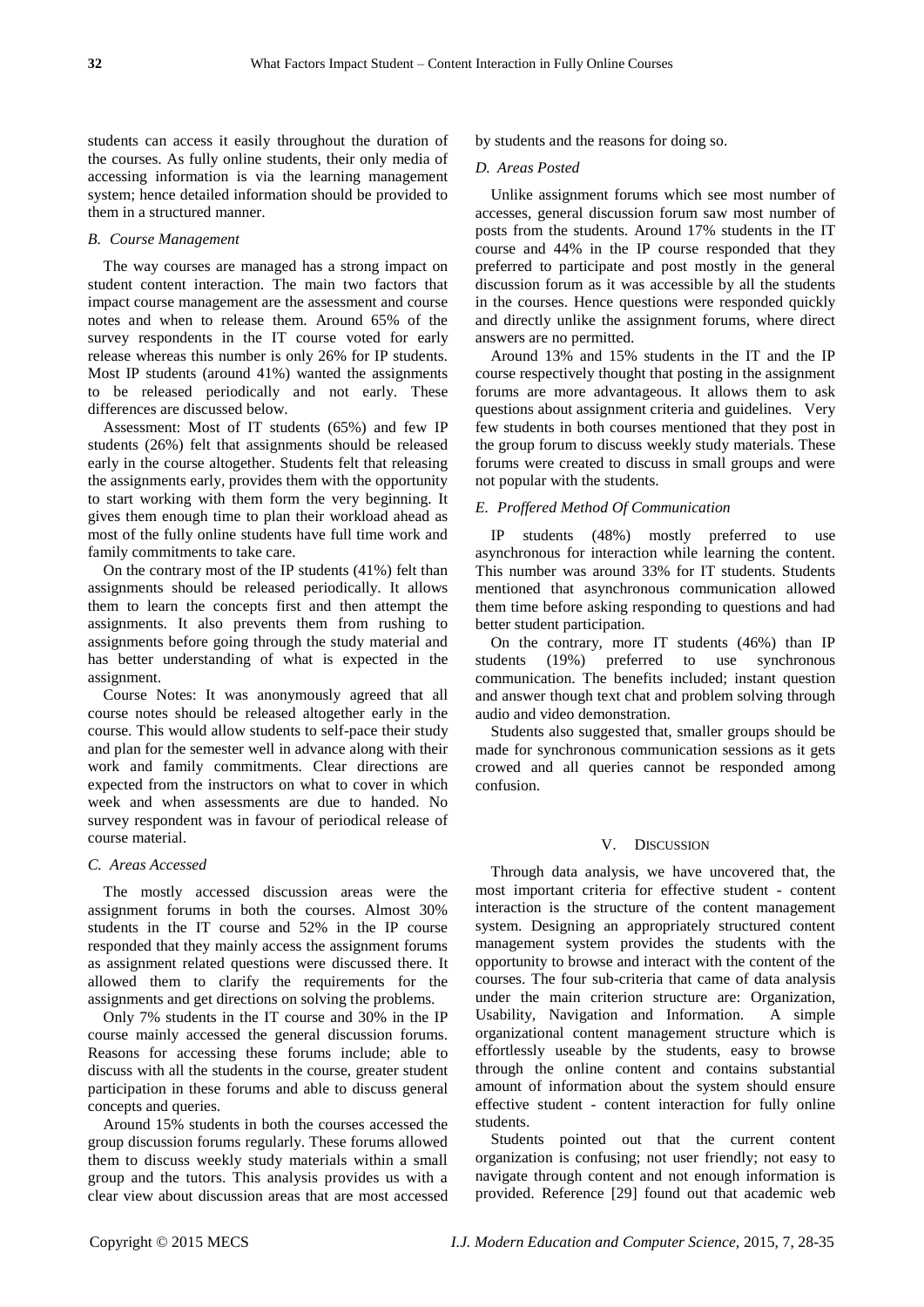page containing more than three levels confuses students and students prefer a linear style for browsing web pages.

Students in this study suggested that the content management system should be modernized and made simpler. Required threads should be orderly created and managed, subscription facility should be added, notifications should be provided and there should be information about which link and tabs provide what functionality. The design patterns of the social networking sites such as Facebook were mentioned as examples of worthy structures. Integrating the design patters from such social networking sites into learning and content management system could be beneficial to students. The inclusion of the design and social approaches of the freely available social networking sites and web 2.0 technologies to science education have positive impact on learning [22, 30]. Ensuring the guidelines derived from this research should provide the students with a flexible, personalized and hence satisfactory learning experience which is critical for success in fully online computing courses.

The timing of assignment and course note release impacts student interaction with the content. This research has shown contradictory opinions among students about the timing of assignment releases. Most of the IT students preferred to have the assignment released early. The argument was that it allows fully online students with work and family commitments to plan their study requirements ahead. On the contrary more Programming students wanted the assignments to be released periodically as it would provide them with the opportunity to learn the concepts more thoroughly before attempting the assignments. As students with different styles interact with content in different ways [5], educators should take into consideration the course content and student cohort before implementing their strategy for assignments.

References [31] suggest that academic performance of the students is influenced by the number of accesses and posts. We found that students mostly accessed the assignment forum to find information, clarifications and hints about assignments. On the contrary, students mostly posted in the general discussion forums which were accessible to all the students. It indicates that students liked to participate in forums which are populated and vibrantly participated. The issue of task distribution among instructors and tutors is also dependent on access and participation as educators need to decide on how to distribute task [22]. Findings show that students have a goal based learning strategy where they concentrate more on assignments rather than leaning and discussing the study material first.

There were contradictory opinions among students regarding the choice for the preferred method of communication. The difference of opinion can be explained by the difference in course content [24]. IT students can get more benefits from synchronous communications as general information technology related topics can be discussed and straightforward answers to queries can be provided. Systematic and logical explanation is required in the Programming course, to respond to and analyze codes and it requires more time. Hence Programming students benefit more from asynchronous communication where they can get time to think and analyze.

Students anonymously agreed upon that e-books should be provided which suits the fully online mode of instruction and a learning community is important in achieving the success. Benefits for e-books include easily accessible, can be loaded into portable devices and hence remotely available. As a result students can have greater control over when and where learning takes place in the midst of work and family commitments [32]. Students suggested that he "Welcome and Introduction" or similar threads should be set up within groups which allows communication to be within small number of students. These results support the findings by reference [6] that that systematically designed interactive media can enhance interaction and learning.

#### VI. CONCLUSION

E-learning concept follows the constructivism theory which states that knowledge must be constructed by the learner and cannot directly be supplied by the teacher [33]. Hence proper interaction with the content becomes essential. In this research, we have investigated the factors that impact student – content interaction in fully online courses. A number of key criteria emerged along with a visualization of the preference of fully online students. Results of data analysis show that there are eight criteria that need to be taken into account by the educators. They are: structure, course management, discussion areas frequently accessed and participated, preferred method for interaction, type of preferred book, community building and task distribution. It emerged from data analysis that properly organized structure, a usable system, clear and flexible navigation and adequate information about the content management assists students in effectively interacting with the online content. Students suggested a number of measures that would improve the overall structure of the content management system.

Data analysis also revealed the preference of the students in regards to timing of assignment releases, method of communication, type of books and also the reasons behind such predilection. Our research has revealed the set of criteria for designing effective content management strategies. The applicability of each and every criterion depends on the course content and student cohort.

Future research can be benefitted by applying these set of criteria into different online courses from diverse disciplines and investigating the implications. The applicability of these criteria can also be investigated into online professional training courses and the difference could be analyzed.

#### APPENDIX A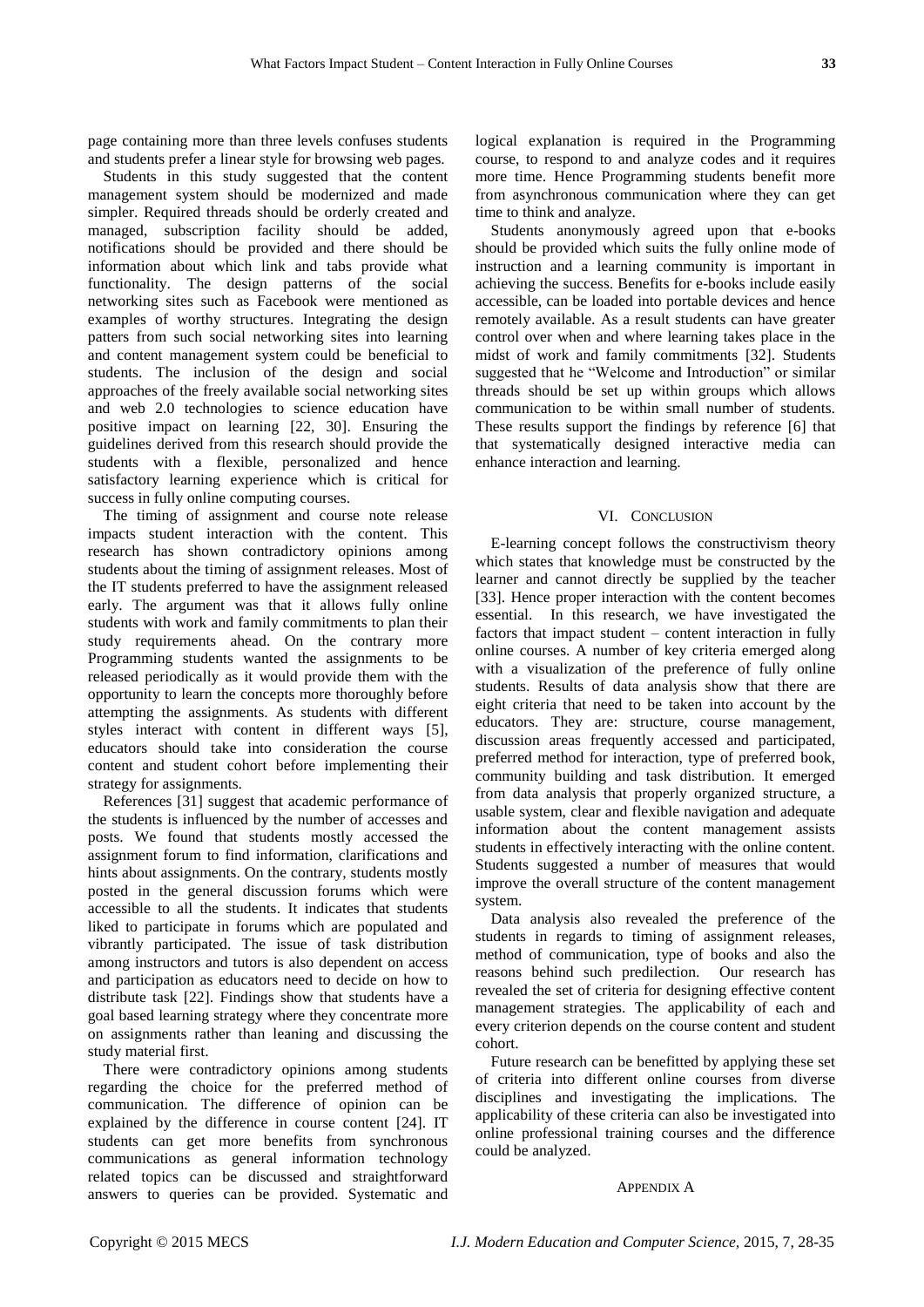Survey Questionnaire:

- Is this the first course where you are participating in online forums?
- Are you a postgraduate student or undergraduate student?
- What is your age level? i.e. within 18-30 or 30-40 or 40-50 or 50+?
- Was the setting and structure of the online learning management system (Blackboard) easy to follow? Why/Why not?
- Do/Did you regularly use the learning management system (Blackboard)? Why/Why not?
- Were the discussion threads easy to navigate through? Why/Why not?
- Do you think students should be divided in groups for better interaction? Why/Why not?
- Do you think all the course notes should be released early in the course or periodically? Why/Why not?
- Do you think assignments should be released early in the course or periodically? Why/Why not?
- Do you think it will be easier to follow assignment threads inside group discussion forums? Why/Why not?
- Do you think the "Welcome and Introduction" thread was enough to create a community of students? Why/Why not?
- Which forums within blackboard do/did you access most and why/Why not?
- In which forum within blackboard do/did you post most and why/Why not?
- Which media did you find most effective? Elluminate or Group discussion forum or General discussion forum? Why?
- Do you think the assignment threads should by handled by the tutors? Why/Why not?
- Do you think there should be E-books, available in Blackboard? Why/Why not?
- Do you have any suggestions regarding how the course content and discussion threads should be managed?
- Do you think there should be more information regarding which thread does what? If yes, what type of Information?

#### **REFERENCES**

- [1] Tanaka, Y. (2005) 'Invited Workshop on Dissemination of Elearning Technologies and Applications: Memetic Approach to the Dissemination of Elearning Objects', Proceedings of the 4th International Symposium on Information and Communication Technologies WISICT '05, Dublin: Trinity College.
- [2] Allen, I & Seaman, J. (2005) 'Growing by degrees: Online education in the United States', 2005, Report sponsored by The Sloan Consortium.
- [3] Waits, T, Lewis, L & Greene, B. (2003) 'Distance education at degree-granting postsecondary institutions: 2000-2001', Washington, DC: U.S. Department of Education, National Center for Education Statistics, [NCES 2003-017]. Retrieved on June 1, 2012 from

[http://nces.ed.gov/pubsearch/pubsinfo.asp?pubid=200301](http://nces.ed.gov/pubsearch/pubsinfo.asp?pubid=2003017) [7.](http://nces.ed.gov/pubsearch/pubsinfo.asp?pubid=2003017)

- [4] Ludwig-Hardman, S. & Dunlap, J. (2003) 'Student support services for online students: Scaffolding for success', The International Review of Research in Open and Distance Learning, vol.4, no. 1, Retrieved October 15, 2011, from http://www. irrodl.org/index.php/irrodl/article/view/131/211.
- [5] Wilson, J & Albion, P. (2009) 'Interaction, student styles, and content in online courses: implications for teacher preparation', In: Maddux, Cleborne, (ed.) Research highlights in technology and teacher education 2009, Society for Information Technology & Teacher Education (SITE) / Association for the Advancement of Computing in Education (AACE), Chesapeake, VA, pp. 347-354. ISBN 1-880094-74-6.
- [6] Lou, Y., Bernard, R. M. & Abrami, P. C. (2006) ‗Media and Pedagogy in Undergraduate Distance education: A Theory-Based Meta-Analysis of Empirical Literature', Educational Technology Research and Development, Vol. 54, No. 2, p. 141–176.
- [7] Strachota, E. (2006) 'The Use of Survey Research to Measure Student Satisfaction in Online Courses, Midwest Research-to-Practice', Conference in Adult, Continuing, and Community Education, University of Missouri-St. Louis, MO, October 4-6, 2006.
- [8] Chou, C., Peng, H. & Chang, C. (2010) 'The technical framework of interactive functions for coursemanagement systems: Students' perceptions, uses, and evaluations', Computers & Education. vol. 55 (2010), pp. 1004–1017.
- [9] Vovides, Y., Sanchez-Alonso, S., Mitropoulou, V. & Nickmans. G. (2007) 'The use of e-learning course management systems to support learning strategies and to improve self-regulated learning', Educational Research Review, vol. 2 pp. 64–74.
- [10] Malikowski, S. R. (2008) 'Factors related to breadth of use in course management systems', The Internet and Higher Education, vol. 11, no. 2, pp. 81–86.
- [11] [Chang, S. H.](http://www.eric.ed.gov/ERICWebPortal/search/simpleSearch.jsp?_pageLabel=ERICSearchResult&_urlType=action&newSearch=true&ERICExtSearch_SearchType_0=au&ERICExtSearch_SearchValue_0=%22Chang+Shu-Hui+Hsieh%22) & [Smith, R. A.](http://www.eric.ed.gov/ERICWebPortal/search/simpleSearch.jsp?_pageLabel=ERICSearchResult&_urlType=action&newSearch=true&ERICExtSearch_SearchType_0=au&ERICExtSearch_SearchValue_0=%22Smith+Roger+A.%22)  $(2008)$  'Effectiveness of Personal Interaction in a Learner-Centered Paradigm Distance Education Class Based on Student Satisfaction' Journal of Research on Technology in Education, v40 n4 p407-426.
- [12] Yasar, O. & Adiguzela. T. (2010) 'A working successor of learning management systems: SLOODLE', Procedia Social and Behavioral Sciences, 2 (2010), pp. 5682–5685.
- [13] Kemp, J. & Livingstone, D. (2006) 'Putting a Second Life "Metaverse" Skin on Learning Management Systems, Proceedings of the Second Life Education Workshop at the Second Life Community Convention, San Francisco, pp. 13-18.
- [14] Dunlap, J. C., Sobel, D. & Sands. D. I. (2007) 'Supporting students' cognitive processing in online courses: Designing for Deep and Meaningful Student-to-Content Interactions', TechTrends, July/August 2007, vol. 51, no. 4.Authors (2012).
- [15] Dominic, M., Anthony, B. & Francis, S. (2015). ‗A Framework to Formulate Adaptivity for Adaptive e-Learning System Using User Response Theory' I.J. Modern Education and Computer Science, 2015, 1, 23-30 Published Online January 2015 in MECS (http://www.mecs-press.org/) DOI: 10.5815/ijmecs.2015.01.04 Copyright © 2015.
- [16] Strauss, A.L. & Corbin, J.M. (1990) 'Basics of qualitative research: grounded theory procedures and techniques, Sage Publications, Newbury Park, CA, USA.